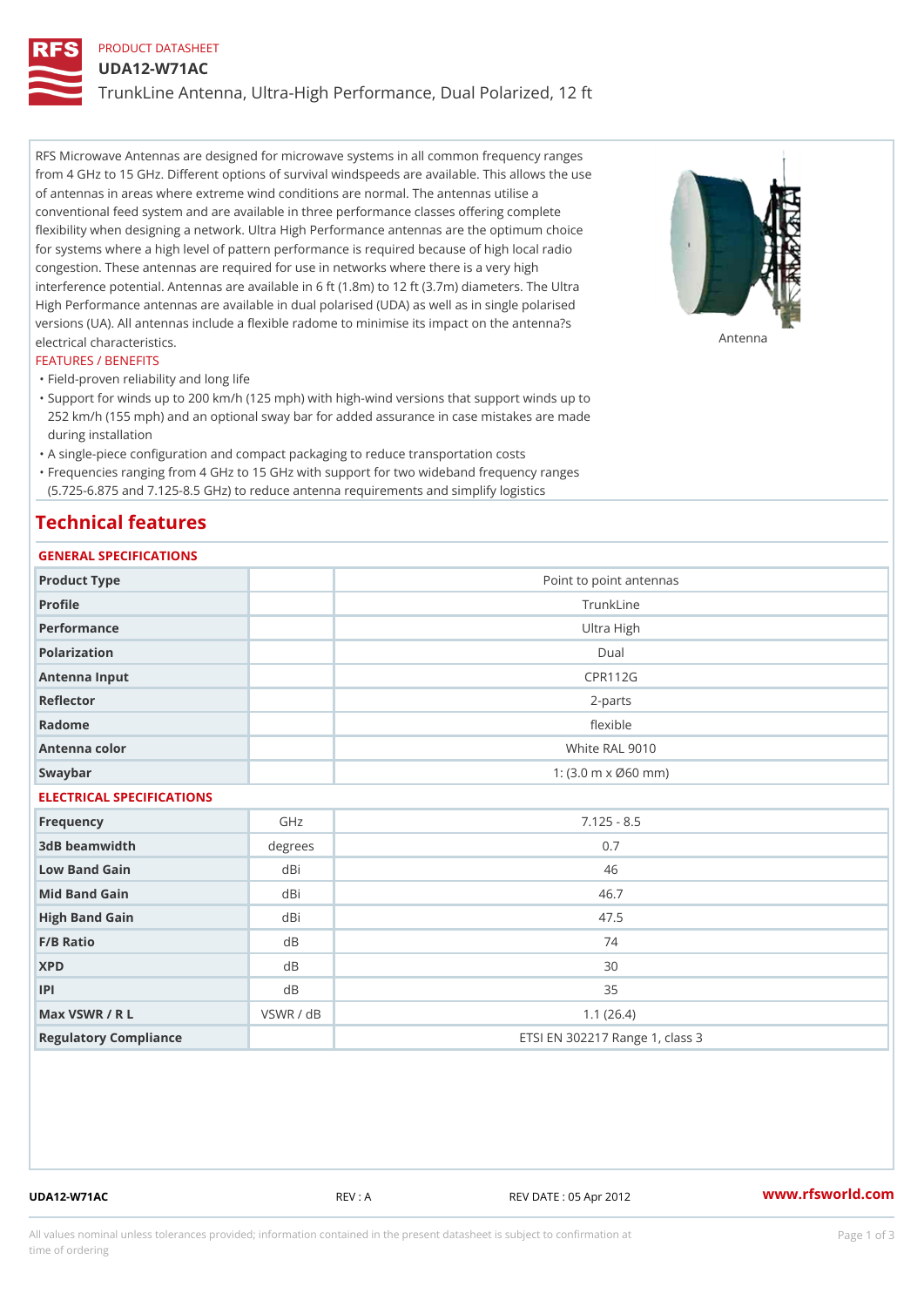# PRODUCT DATASHEET

## UDA12-W71AC

TrunkLine Antenna, Ultra-High Performance, Dual Polarized, 12 ft

| MECHANICAL SPECIFICATIONS                                                  |              |                                                                           |  |
|----------------------------------------------------------------------------|--------------|---------------------------------------------------------------------------|--|
| Diameter                                                                   | ft $(m)$     | 12(3.7)                                                                   |  |
| Elevation Adjustment                                                       | degree       | ± 5                                                                       |  |
| Azimuth Adjustment                                                         | degrees      | ± 5                                                                       |  |
| Polarization Adjustment                                                    | degrees      | ± 5                                                                       |  |
| Mounting Pipe Diameter<br>minimum                                          | $mm$ (in)    | 114(4.5)                                                                  |  |
| Mounting Pipe Diameter<br>maximum                                          | $mm$ (in)    | 114(4.5)                                                                  |  |
| Approximate Weight                                                         | kg (lb)      | 420 (924)                                                                 |  |
| Survival Windspeed                                                         | $km/h$ (mph) | 200 (125)                                                                 |  |
| Operational Windspeed                                                      | $km/h$ (mph) | 190 (118)                                                                 |  |
| <b>STRUCTURE</b>                                                           |              |                                                                           |  |
| Radome Material                                                            |              | PVC coated fabric                                                         |  |
| <b>FURTHER ACCESSORIES</b>                                                 |              |                                                                           |  |
| optional Swaybar                                                           |              | 1: SMA-SK-60-3000A (3.0 m x Ø60 mm)                                       |  |
| Further Accessories                                                        |              | SMA-WK-12 : Wind Kit<br>SMA-SKO-UNIVERSAL-L : Universal sway bar fixation |  |
| <b>MOUNTOUTLINE</b>                                                        |              |                                                                           |  |
| m m<br>Dimension_A<br>(in)                                                 |              | 3800 (150)                                                                |  |
| m m<br>$Dimension_B$<br>(in)                                               |              | 1880()                                                                    |  |
| m m<br>Dimension_C<br>(in)                                                 |              | 670 (26.5)                                                                |  |
| $Dim_D - D -$<br>m <sub>m</sub><br>$114$ m m $(4.5$ ir $)$ $\sqrt{$ ip $e$ |              | 190(7.5)                                                                  |  |

Dimension\_F m<sub>m</sub> (in) 1580 (62.5)

m<sub>m</sub> (in)

Dimension\_E

370 (14.57)

UDA12-W71AC REV : A REV DATE : 05 Apr 2012 [www.](https://www.rfsworld.com)rfsworld.com